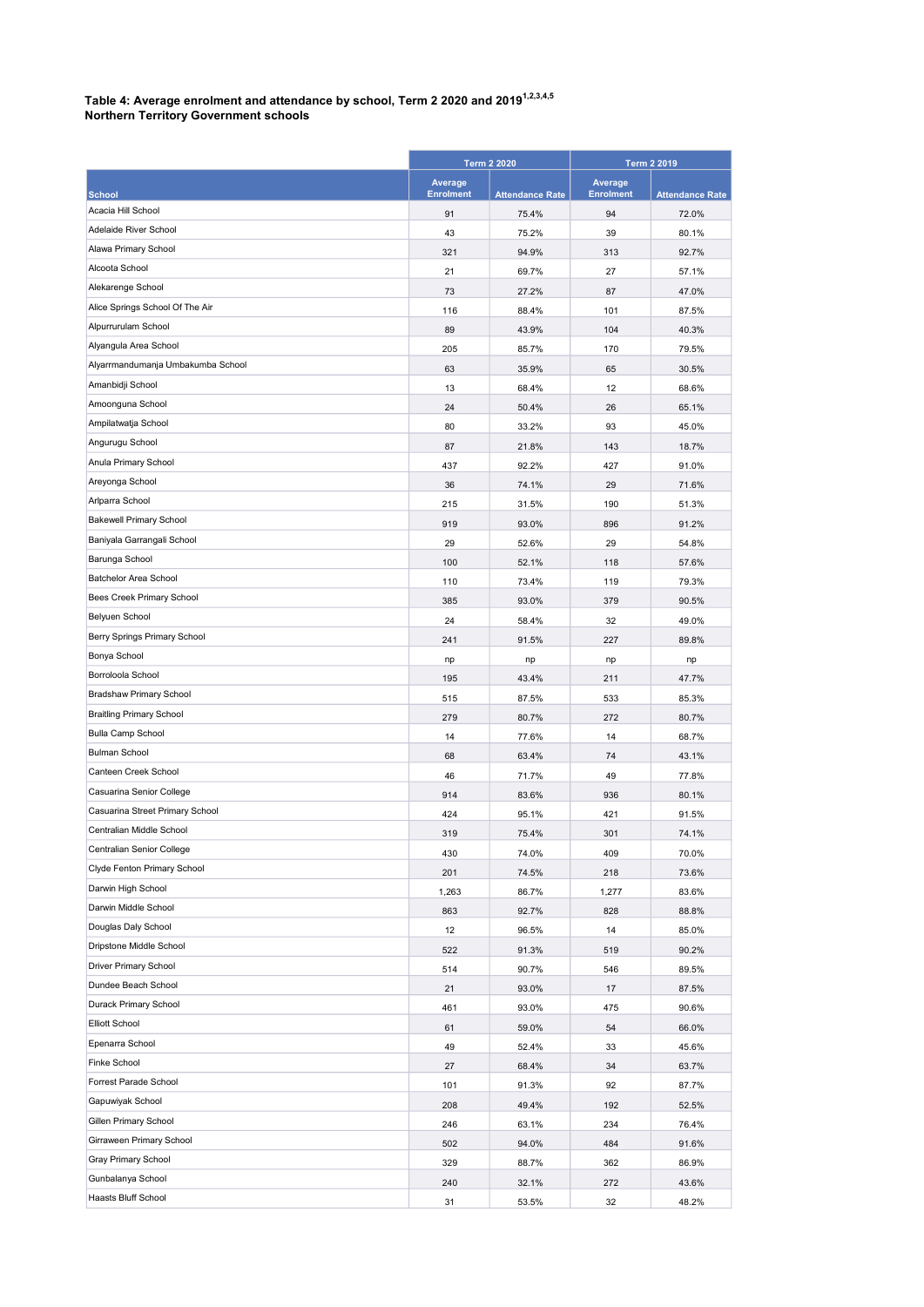|                                                                | <b>Term 2 2020</b> |                        | <b>Term 2 2019</b> |                        |
|----------------------------------------------------------------|--------------------|------------------------|--------------------|------------------------|
|                                                                | Average            |                        | Average            |                        |
| <b>School</b>                                                  | <b>Enrolment</b>   | <b>Attendance Rate</b> | <b>Enrolment</b>   | <b>Attendance Rate</b> |
| Harts Range School                                             | 65                 | 78.1%                  | 63                 | 68.0%                  |
| <b>Henbury School</b>                                          | 141                | 82.3%                  | 142                | 84.7%                  |
| Howard Springs Primary School                                  | 288                | 90.1%                  | 294                | 85.2%                  |
| Humpty Doo Primary School                                      | 386                | 92.9%                  | 380                | 89.8%                  |
| Imanpa School                                                  | 19                 | 41.6%                  | 16                 | 60.3%                  |
| Jabiru Area School                                             | 196                | 73.2%                  | 201                | 78.0%                  |
| Jilkminggan School                                             | 82                 | 63.8%                  | 79                 | 63.9%                  |
| Jingili Primary School                                         | 304                | 92.2%                  | 316                | 88.1%                  |
| Kalkaringi School                                              | 180                | 53.0%                  | 171                | 53.5%                  |
| Karama Primary School                                          | 183                | 82.8%                  | 186                | 82.8%                  |
| Katherine High School                                          | 556                | 74.4%                  | 589                | 65.5%                  |
| Katherine School Of The Air                                    | 200                |                        | 169                |                        |
| Katherine South Primary School                                 | 339                | 88.0%                  | 345                | 85.9%                  |
| Kiana School                                                   |                    |                        |                    |                        |
| Kintore Street School                                          | 55                 | 76.1%                  | 51                 | 70.6%                  |
| Lajamanu School                                                | 206                | 33.4%                  | 185                | 37.5%                  |
| Laramba School                                                 | 62                 | 47.8%                  | 66                 | 54.4%                  |
| Larapinta Primary School                                       | 371                | 86.6%                  | 355                | 85.4%                  |
| Larrakeyah Primary School                                      | 536                | 95.7%                  | 490                | 93.0%                  |
| Laynhapuy Homelands School (formerly Yirrkala Homeland School) | 128                | 56.8%                  | 118                | 68.7%                  |
| Leanyer Primary School                                         | 575                | 93.5%                  | 579                | 89.2%                  |
| Ludmilla Primary School                                        | 124                | 81.5%                  | 108                | 82.7%                  |
| MacFarlane Primary School                                      | 207                | 67.7%                  | 227                | 65.7%                  |
| Malak Primary School                                           | 217                | 84.2%                  | 232                | 82.1%                  |
| Mamaruni School                                                | 63                 | 45.4%                  | 57                 | 58.3%                  |
| Maningrida College                                             | 549                | 26.1%                  | 554                | 35.7%                  |
| Manunda Terrace Primary School                                 | 170                | 80.1%                  | 194                | 80.5%                  |
| Manyallaluk School                                             | 25                 | 40.3%                  | 22                 | 48.4%                  |
| Mataranka School                                               | 30                 | 86.0%                  | 38                 | 74.8%                  |
| Mbunghara School                                               |                    |                        |                    |                        |
| Middle Point School                                            | 19                 | 83.3%                  | 16                 | 65.8%                  |
| Milikapiti School                                              | 25                 | 86.8%                  | 23                 | 85.7%                  |
| Milingimbi School                                              | 64                 | 61.7%                  | 69                 | 68.2%                  |
| Millner Primary School                                         | 336                | 23.2%                  | 360                | 43.8%                  |
| Milyakburra School                                             | 207                | 74.8%                  | 208                | 79.1%                  |
| Minyerri School                                                | 15                 | 46.9%                  | 14                 | 42.8%                  |
| Moil Primary School                                            | 179                | 45.2%                  | 167                | 55.7%                  |
| Moulden Primary School                                         | 203                | 91.0%                  | 192                | 89.1%                  |
| Mount Allan School                                             | 274                | 76.3%                  | 289                | 78.9%                  |
| Mulga Bore School                                              | 44                 | 57.4%                  | 56                 | 61.7%                  |
| Murray Downs School                                            | 14                 | 76.6%                  | 12                 | 61.2%                  |
|                                                                | 15                 | 52.2%                  | 18                 | 65.7%                  |
| Mutitjulu School                                               | 32                 | 50.5%                  | 53                 | 45.5%                  |
| Nakara Primary School                                          | 593                | 93.4%                  | 606                | 89.5%                  |
| Nemarluk School                                                | 174                | 88.6%                  | 164                | 88.6%                  |
| Neutral Junction School                                        | 24                 | 58.6%                  | 23                 | 63.4%                  |
| Newcastle Waters School                                        | 16                 | 70.8%                  | 19                 | 74.1%                  |
| Nganambala School                                              | 26                 | 67.5%                  | 26                 | 65.8%                  |
| Nganmarriyanga School                                          | 137                | 40.8%                  | 126                | 42.5%                  |
| Ngukurr School                                                 | 257                | 49.4%                  | 299                | 46.3%                  |
| Nhulunbuy High School                                          | 318                | 82.0%                  | 307                | 78.0%                  |
| Nhulunbuy Primary School                                       | 421                | 87.9%                  | 472                | 83.7%                  |
| Nightcliff Middle School                                       | 367                | 87.8%                  | 321                | 86.1%                  |
| Nightcliff Primary School                                      | 653                | 93.9%                  | 661                | 90.3%                  |
| Northern Territory School of Distance Education                | 532                | L,                     | 431                | ÷,                     |
| Ntaria School                                                  | 190                | 40.3%                  | 203                | 46.5%                  |
| Numbulwar School                                               | 155                | 32.3%                  | 146                | 43.8%                  |